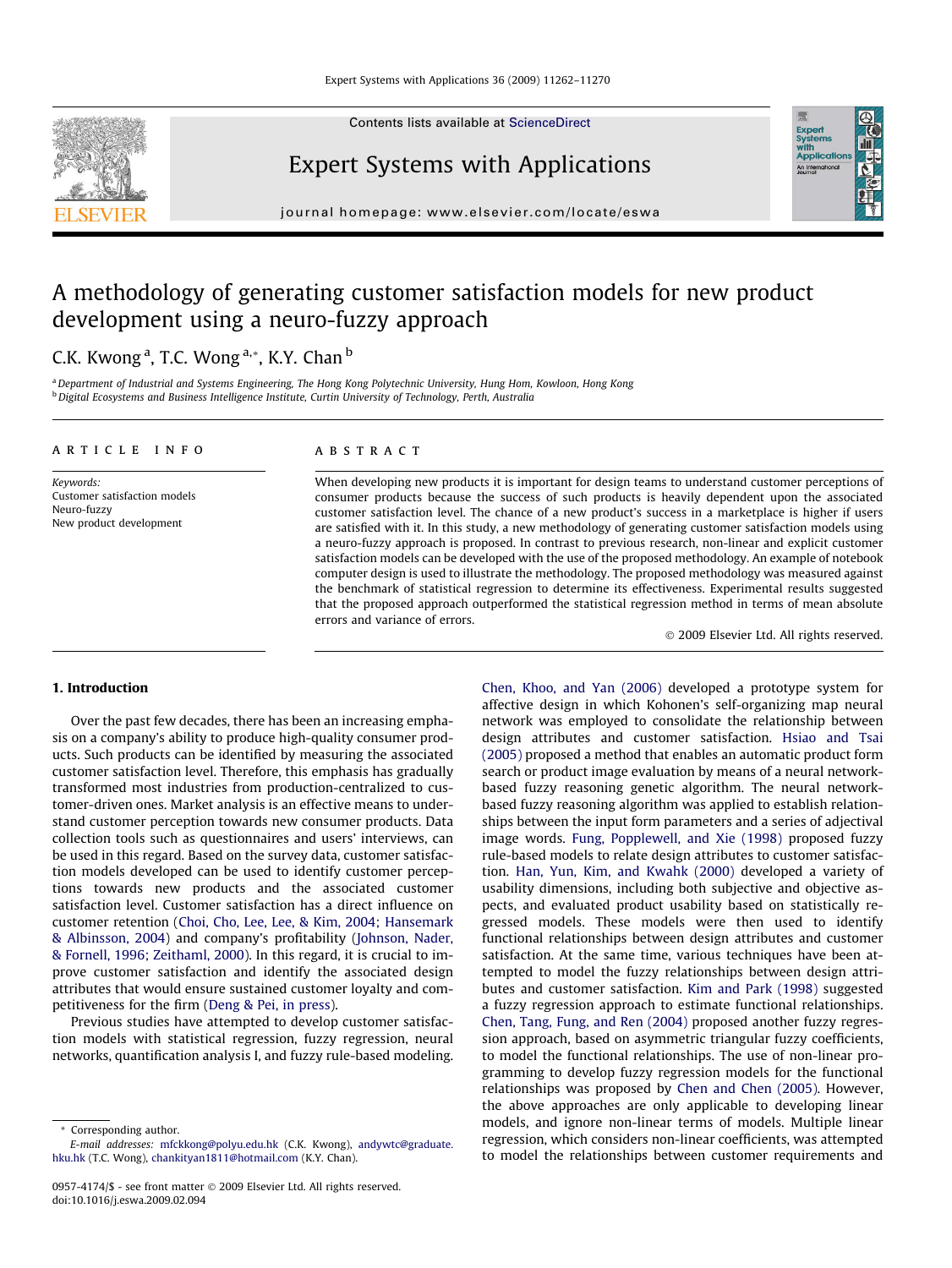engineering characteristics ([Dawson & Askin, 1999\)](#page--1-0). However, an optimal model could not be generated because the model is in a polynomial form, and the order of the polynomials generated is user defined. [Liu, Zeng, Xu, and Koehl \(2008\)](#page--1-0) proposed a fuzzy model to examine the customer satisfaction index in e-commerce. They considered a method that would calculate the index based on a 5-level quantity table using fuzzy logic. However, the developed model is implicit, in other words, a black-box model. [Grigoroudis](#page--1-0) [and Siskos \(2002\)](#page--1-0) developed the MUlticriteria Satisfaction Analysis (MUSA) method for measuring and analyzing customer satisfaction. MUSA is a preference disaggregation model based on the working principles of ordinal regression analysis. Using the survey data, MUSA aggregated individual judgments into a collective value function for quantifying customer satisfaction. The model assumed that the overall customer satisfaction was measured solely with respect to several customer attributes, and ignored the customer satisfaction model towards each customer attribute. [Grigoroudis, Litos, Moustakis, Politis, and Tsironis \(2008\)](#page--1-0) further applied the MUSA method to measure the user-perceived web quality. [Park and Han \(2004\)](#page--1-0) proposed a fuzzy rule-based approach to examine customer satisfaction levels towards office chair designs. They reported that the fuzzy rule-based approach outperformed the multiple linear regression approach in terms of the number of variables used. Similarly, [Lin, Lai, and Yeh \(2007\)](#page--1-0) proposed a fuzzy logic model to determine the consumer-oriented mobile phone form design. The experimental results suggest that the fuzzy model outperformed two neural network-based models in terms of the root of mean square errors. [You, Ryu, Oh, Yun,](#page--1-0) [and Kim \(2006\)](#page--1-0) developed the customer satisfaction models for automotive interior material using quantification I analysis, which examined the relatively important design variables and preferred design features. Hence, significant design variables and their values affecting customer satisfaction were identified. However, the models developed are implicit.

Before endeavouring to develop customer satisfaction models, the vague affiliation between customer attributes and design attributes must be thoroughly investigated [\(Kim, Moskowitz, Dhingra, &](#page--1-0) [Evans, 2000; Kwong, Chen, Bai, & Chan, 2007](#page--1-0)). The literature review indicates that most of the existing models assume a linear relationship between customer attributes and design attributes. In fact, they could be highly non-linear. Although neural networks are capable of modeling the non-linear relationships between them, the customer satisfaction models generated are implicit. Thus, it is difficult to analyze the behaviour of the relationships. In this paper, a new methodology for developing customer satisfaction models using a neuro-fuzzy approach is proposed, whereby non-linear and explicit customer satisfaction models can be generated.

The organization of this paper is as follows: Section 2 describes the main steps of the proposed methodology. Section [3](#page--1-0) presents an illustrative example to demonstrate the usefulness of the methodology. Two validation tests are depicted in Section [4.](#page--1-0) Conclusions are given, together with future research work, in Section [5.](#page--1-0)

#### 2. The proposed methodology

Recently, an Adaptive Neuro-Fuzzy Inference System (ANFIS) has been applied to, but not limited to different areas such as the assignment problem ([Kelemen, Kozma, & Liang, 2002\)](#page--1-0), knowledge recovery ([Huang, Tsou, & Lee, 2006](#page--1-0)), and process prediction ([Bate](#page--1-0)[ni, Borghei, & Jeng, 2007; Chang & Chang, 2006; Kwong, Chan, &](#page--1-0) [Wong, 2008; Wang & Elhag, 2008](#page--1-0)). According to [Wang and Elhag](#page--1-0) [\(2008\)](#page--1-0), an ANFIS can be a multi-layer feed-forward network in which neural network is regarded as the learning mechanism and fuzzy reasoning is used for the mapping of inputs into an output. In this research, the ANFIS was investigated to generate customer satisfaction models. Usually, ANFIS-based models are the black-box type. In order to generate non-linear and explicit customer satisfaction models, a new ANFIS-based methodology is proposed. The major steps of the methodology involve (a) data collection using market surveys; (b) generation of fuzzy rules based on market survey data using an ANFIS; (c) extraction of significant fuzzy rules and the corresponding internal models using a proposed rule extraction method; and (d) formulation of customer satisfaction models by aggregating internal models of significant fuzzy rules. The first step concerns the design of market surveys and collection of survey results. Details will not be given here as there are plenty of publications on this step (e.g. [Malhotra,](#page--1-0) [2004](#page--1-0)). Descriptions of the remaining steps are presented in the following sub-sections.

#### 2.1. Generation of fuzzy rules based on the market survey data using an ANFIS

Suppose that market survey data have been successfully collected. The data can be input to an ANFIS for generating some fuzzy rules. An example of an ANFIS with four layers and two inputs is presented in Fig. 1. If both inputs,  $x_1$  and  $x_2$ , have two linguistic descriptions (e.g. low and high) respectively, a membership function is used to represent each description. So,  $\mu_i(x_1)$  denotes the membership function for ith linguistic description of  $x_1$  and  $\lambda_i(x_2)$  denotes the membership function of *j*th linguistic description of  $x_2$  where  $i = 1, \ldots, 2$  and  $j = 1, \ldots, 2$ . So, there is a total of four membership functions for all inputs as defined by four nodes in Layer 1 (L1). At L2, one rule is used to denote the outcome for each combination of  $x_1$  and  $x_2$ , hence, the total number of rules required is  $2 \hat{i}$  2 = 4. The fuzzy rules can be generally expressed as follows:

$$
R_{ij} : IF x_1 \text{ is } \mu_i \text{ AND } x_2 \text{ is } \lambda_j, \text{ THEN } f_{ij} = p_{ij}x_1 + q_{ij}x_2 + r_{ij},
$$

where  $\mu_i$  and  $\lambda_i$  are the membership functions of ith and jth linguistic descriptions of  $x_1$  and  $x_2$  respectively,  $p_{ij}$ ,  $q_{ij}$ , and  $r_{ij}$  are the parameters of the internal models  $(f_{ii})$  of the fuzzy rules  $(R_{ii})$ . For each  $R_{ii}$ , the firing strength is defined by (1).

$$
w_{ij} = \mu_i(x_1) \cdot \lambda_j(x_2) \quad (\forall \ i = 1, \dots, 2, \ j = 1, \dots, 2), \tag{1}
$$

$$
\bar{w}_{ij} = \frac{w_{ij}}{W} \quad \text{where } W = \sum_{i} \sum_{j} w_{ij} \quad (\forall \ i = 1, \dots, 2, \ j = 1, \dots, 2). \tag{2}
$$



Fig. 1. An example of an ANFIS with four layers and two inputs.